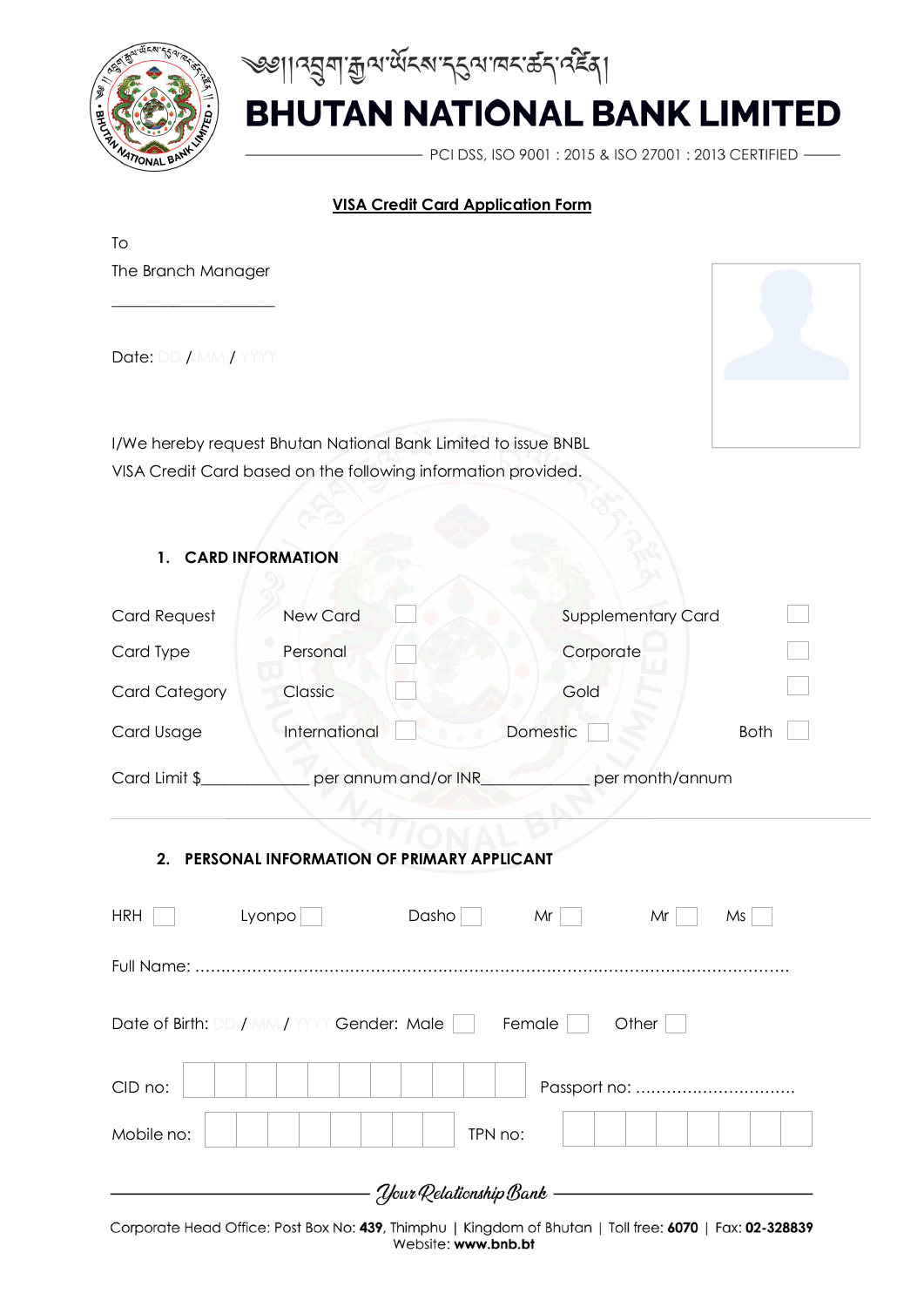|                                    | <sup>৩৩</sup> ঃ বিভিন্ন এক্সেপ্ৰে বিভিন্ন প্ৰতিষ্ঠা কৰি প্ৰতিষ্ঠা |                                                     |
|------------------------------------|-------------------------------------------------------------------|-----------------------------------------------------|
|                                    |                                                                   | <b>BHUTAN NATIONAL BANK LIMITED</b>                 |
| <b>MATIONAL BI</b>                 |                                                                   | PCI DSS, ISO 9001: 2015 & ISO 27001: 2013 CERTIFIED |
| Resident status:                   | Resident                                                          | Non-resident                                        |
| Marital status:                    | Single                                                            | Married                                             |
| If married,                        |                                                                   |                                                     |
|                                    |                                                                   |                                                     |
| CID no:                            |                                                                   |                                                     |
| Mobile no:                         |                                                                   |                                                     |
| Resident status:                   | Resident                                                          | Non-resident                                        |
| Present address:                   |                                                                   |                                                     |
|                                    |                                                                   |                                                     |
|                                    |                                                                   |                                                     |
|                                    |                                                                   |                                                     |
|                                    |                                                                   |                                                     |
| ა.                                 | <b>EMPLOTMENT DETAILS</b>                                         |                                                     |
| <b>Employment status: Salaried</b> | Self employed                                                     | Others (please specify):                            |
| If salaried,                       |                                                                   |                                                     |
|                                    |                                                                   |                                                     |
|                                    |                                                                   |                                                     |
| Type of employer: Private          | Government                                                        | Corporate<br>Others<br><b>NGO</b>                   |
| If self employed,                  |                                                                   |                                                     |

| Business name | License number | Location | Nature of business |
|---------------|----------------|----------|--------------------|
|               |                |          |                    |
|               |                |          |                    |
|               |                |          |                    |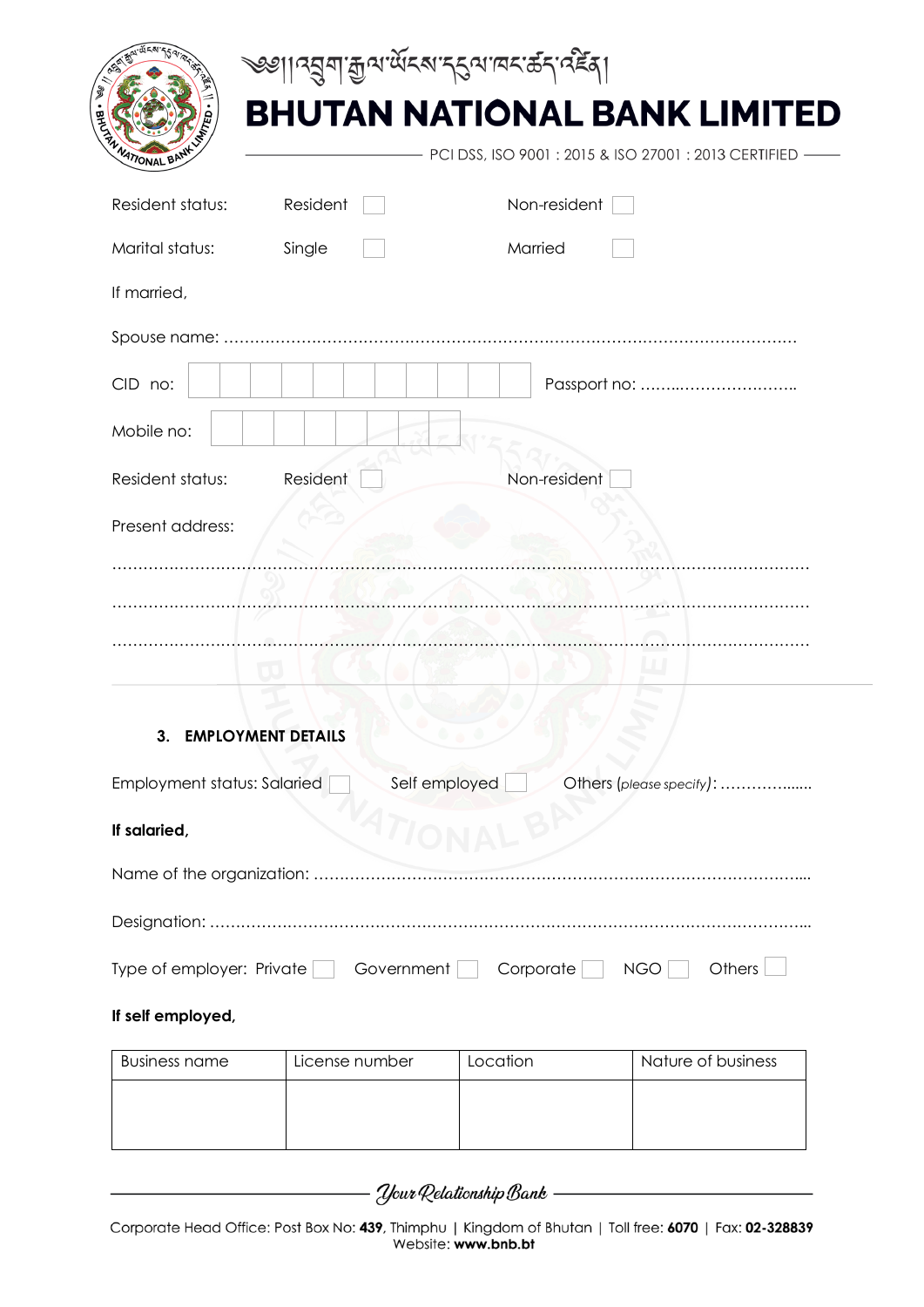



- PCI DSS, ISO 9001 : 2015 & ISO 27001 : 2013 CERTIFIED -

#### **4. ADDRESS DETAILS**

| Present residential address:                 |                          |                          |  |
|----------------------------------------------|--------------------------|--------------------------|--|
|                                              |                          |                          |  |
|                                              |                          |                          |  |
| Permanent address:                           |                          |                          |  |
|                                              |                          |                          |  |
| Gewog:                                       | Dzongkhag:<br>.          |                          |  |
| Office address:                              |                          |                          |  |
| Organization name:                           |                          |                          |  |
| Location:                                    |                          |                          |  |
| Dzongkhag:                                   |                          |                          |  |
| Telephone no:                                |                          |                          |  |
|                                              |                          |                          |  |
| 5. DETAILS OF COLLATERAL / SECURITY          |                          |                          |  |
| Salary based collateral with Provident Fund: |                          |                          |  |
| PF maintained with: RICB                     | <b>NPPF</b>              | Others (Please specify): |  |
| Departmental undertaking                     |                          |                          |  |
| Latest Payslip Details:                      |                          |                          |  |
|                                              |                          |                          |  |
|                                              |                          |                          |  |
|                                              |                          |                          |  |
|                                              | Your Relationship Bank - |                          |  |

Corporate Head Office: Post Box No: 439, Thimphu | Kingdom of Bhutan | Toll free: 6070 | Fax: 02-328839 Website: www.bnb.bt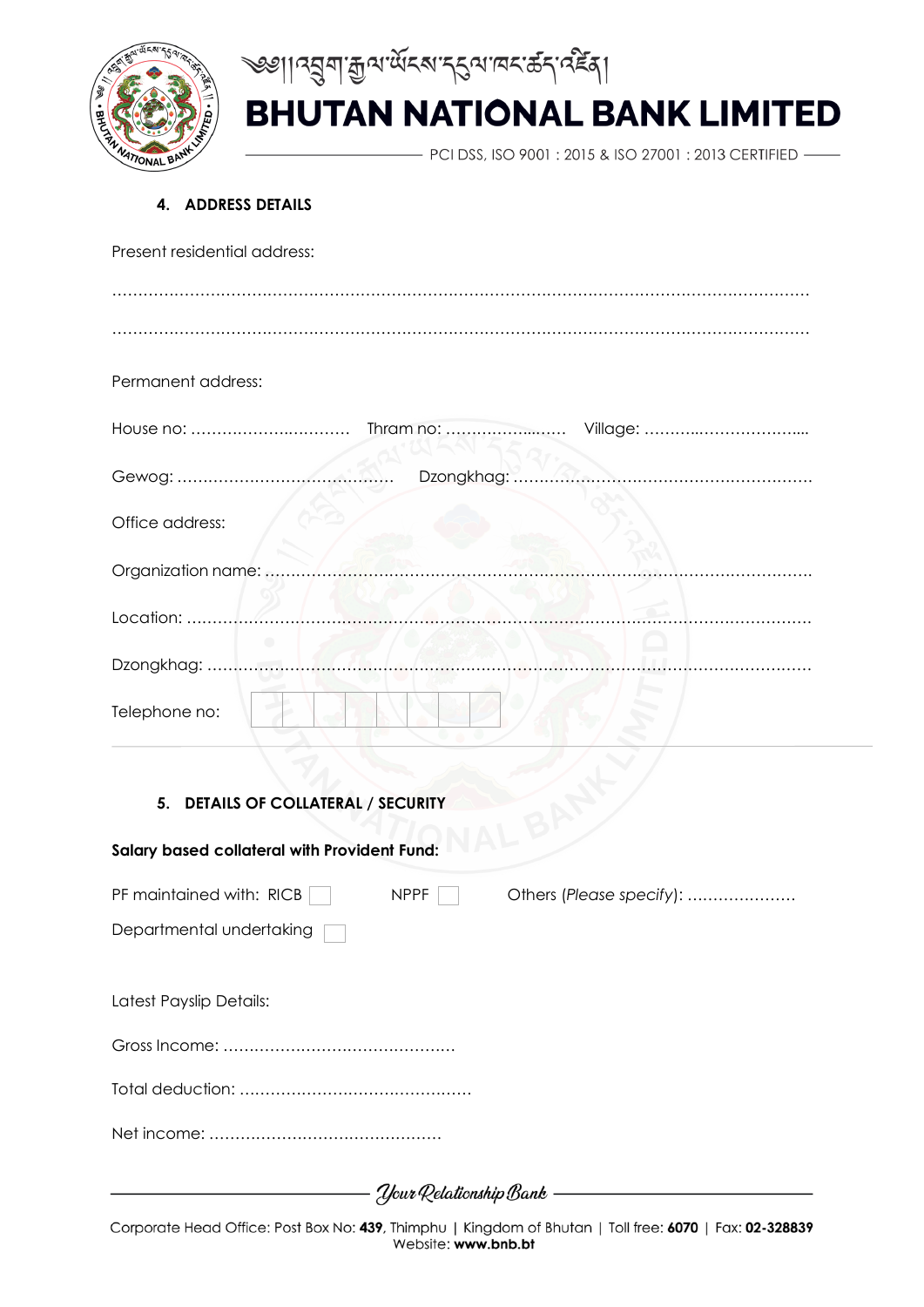



- PCI DSS, ISO 9001 : 2015 & ISO 27001 : 2013 CERTIFIED -

#### **Other than salary based collateral (Fill up any of the following collateral details)**

| a. Land                       |
|-------------------------------|
|                               |
|                               |
| b. Building                   |
|                               |
|                               |
| c. Fixed deposit with BNBL    |
|                               |
| Maturity Date: DD / MM / YYYY |
| d. Shares                     |
| No. of shares:                |
| Share value:                  |
| Company:                      |
|                               |
| e. Lien on CASA account:      |
| Account no:                   |
|                               |

- Your Relationship Bank ——————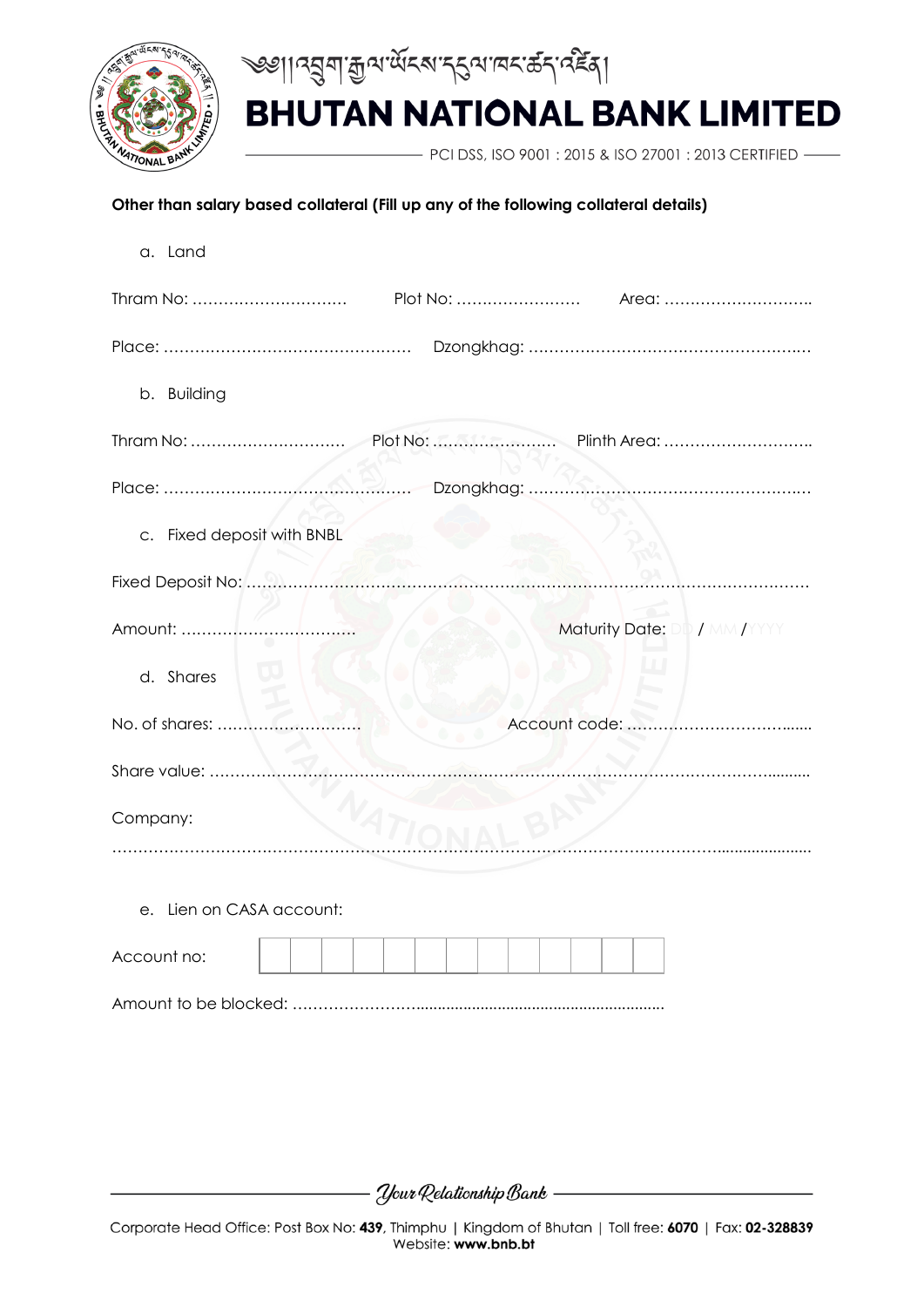



PCI DSS, ISO 9001: 2015 & ISO 27001: 2013 CERTIFIED -

#### **6. SOURCE OF REPAYMENT**

- 1. House Rent: Nu………………………………..
- 2. Business income: Nu………………………….
- 3. Salary: Nu……………………………………….

#### *7.* **SUPPLEMENTARY CARD DETAILS** *(If required)*

- 1. Maximum of two supplementary cards will be issued
- 2. Card will be issued to your spouse / children / parents **only**
- 3. Will be applicable to Personal Card only

#### **Supplementary card 1**

| Name:                                                  |
|--------------------------------------------------------|
| Children<br>Mother<br>Father<br>Relationship: Spouse   |
| CID No:                                                |
| Mobile No:                                             |
| VATIONA<br>LBA<br><b>Supplementary card 2</b>          |
|                                                        |
| Children<br>Relationship: Spouse<br>Mother  <br>Father |
| CID No:                                                |
| Mobile No:                                             |
|                                                        |
|                                                        |
| Your Relationship Bank                                 |

Corporate Head Office: Post Box No: 439, Thimphu | Kingdom of Bhutan | Toll free: 6070 | Fax: 02-328839 Website: www.bnb.bt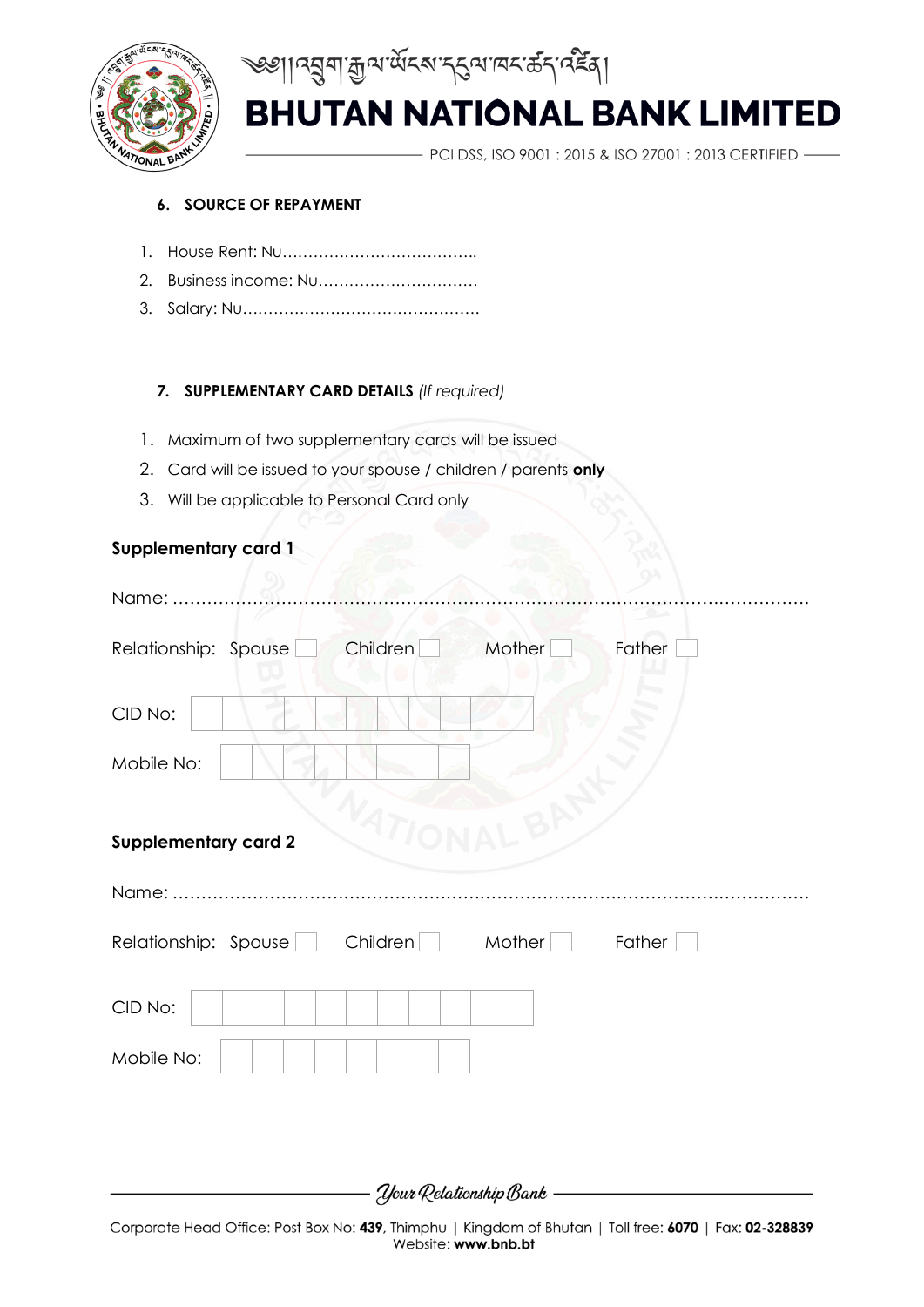



PCI DSS, ISO 9001 : 2015 & ISO 27001 : 2013 CERTIFIED -

### **8. DETAILS OF GUARANTOR (**Other than salary based and collateral based)

| CID No:                          |            |  |  |  |  |
|----------------------------------|------------|--|--|--|--|
| Savings / Loan account with BNB: |            |  |  |  |  |
|                                  | Mobile No: |  |  |  |  |

### **9. LOAN DETAILS WITH OTHER FINANCIAL INSTITUTIONS (**to be filled in by Bank officials)

| Loans with<br>(bank) | Limit | Outstanding | Overdues | Collateral details |
|----------------------|-------|-------------|----------|--------------------|
|                      |       |             |          |                    |
|                      |       |             |          |                    |
|                      |       |             |          |                    |
|                      |       |             |          |                    |

#### **10. SETTLEMENT INSTRUCTION**

| debit my/our savings/current account no.: |  |  |  |  |  |  |  |  |
|-------------------------------------------|--|--|--|--|--|--|--|--|
|                                           |  |  |  |  |  |  |  |  |

as and when my/our credit card (including supplementary card(s) if any) have any

outstanding amount and in order to meet all the expenses that I/we have incurred using the

VISA Credit Card issued by your Bank. This authorization will be valid until further intimation

from me/us.

- Your Relationship Bank ——————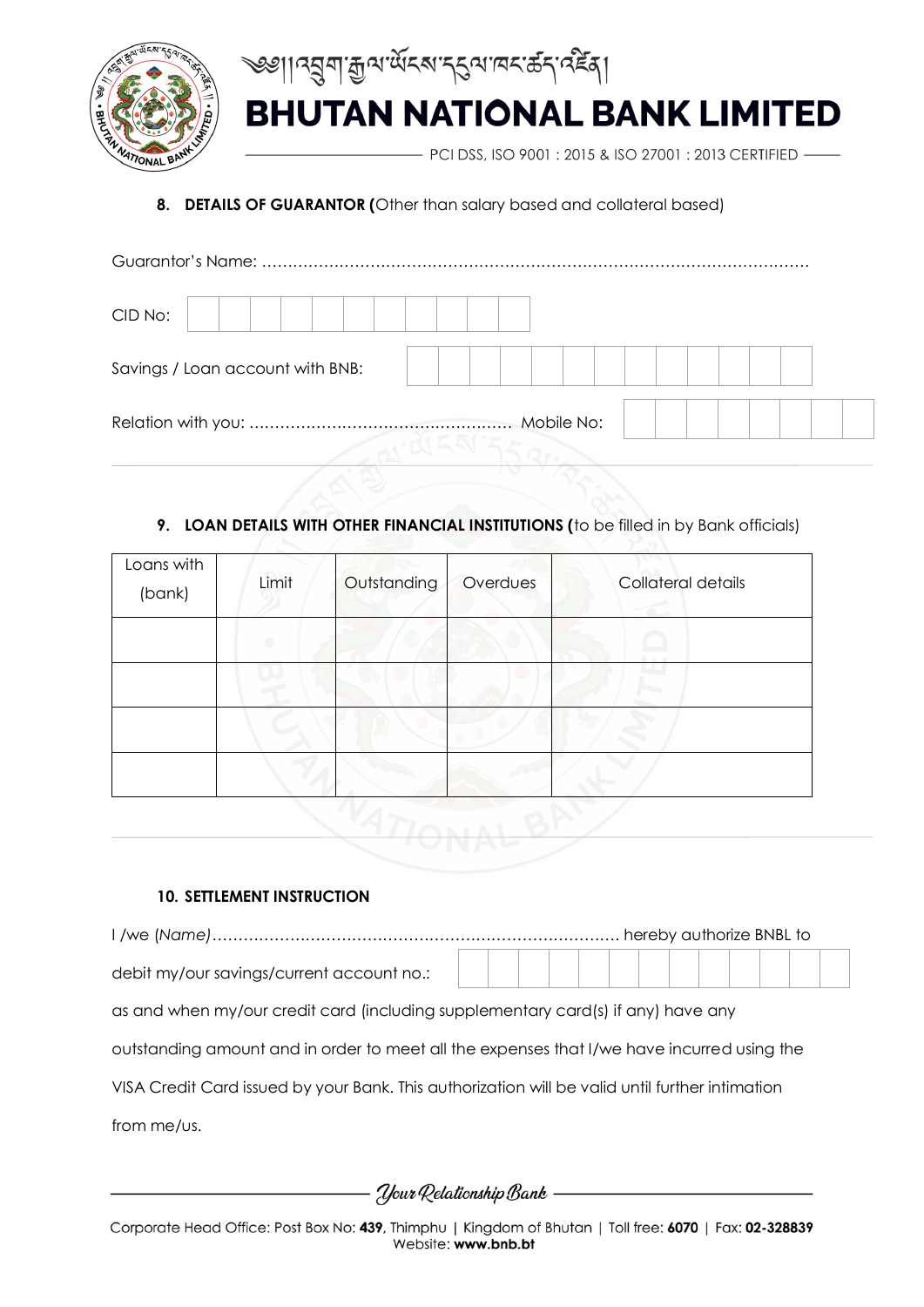



PCI DSS, ISO 9001 : 2015 & ISO 27001 : 2013 CERTIFIED -

### **11. DELIVERY OF STATEMENTS** (Please tick the appropriate option)

Via E-mail to E-mail ID …………………………………………………………………………………. Collect from Branch Office …………………………………………………………………………...

The Bank will always deliver your monthly statements in the above mail address/ fax number unless a written instruction by the applicant is submitted to the bank for any changes thereafter.

#### **12. DOCUMENTS TO BE SUBMITTED ALONG WITH THE APPLICATION FORM**

Document checklist for collateral based (*Please tick*)

| SI. No.       | Document Requirements                                                                                                       |  |
|---------------|-----------------------------------------------------------------------------------------------------------------------------|--|
|               | Photocopy of the ID cards of the applicant(s) and supplementary<br>cardholder, if any                                       |  |
| $\mathcal{P}$ | Recent passport size photographs (2 Nos each)                                                                               |  |
| 3             | Latest ownership certificate of the collateral pledged                                                                      |  |
| 4             | Letter of Approval by the Board/ Chairman and Management for<br>availing Corporate Credit Card and debiting Company Account |  |
| 5             | Letter of Authorization for the Lien amount to be blocked signed by<br>the Authorized Signatory                             |  |
| 6             | Copy of valid Business License and BIT/CIT Receipt/Profit & Loss<br>Account if applicant is self employed                   |  |
| 7             | FD Certificate (Bank to generate the certificate) if FD is pledged                                                          |  |

- *Your* Relationship Bank —————